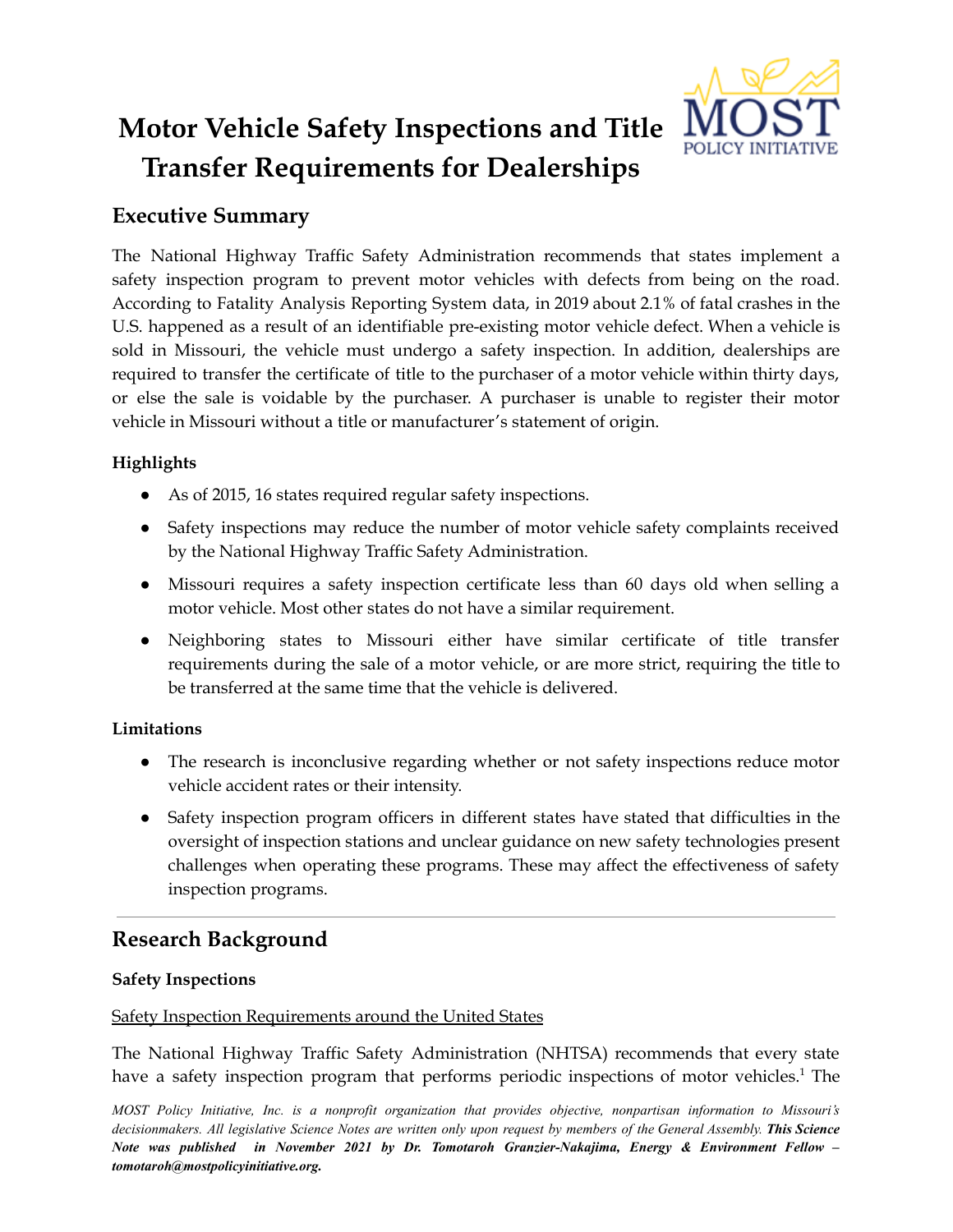intent is to reduce the amount of vehicles on the road with malfunctioning equipment and thereby reduce the number of motor vehicle accidents. In Missouri, some vehicles are required to undergo a biennial safety inspection. In 2019, SB89 expanded exemptions from the biennial inspection, allowing vehicles 10 years old or younger with fewer than 150,000 miles to be exempted. There are other exemptions, including for vehicles engaged in interstate commerce, historic motor vehicles, and vehicles registered in excess of 24,000 pounds for a period of less than 12 months. Inspection stations in Missouri may charge up to \$12.00 for vehicle safety inspections of passenger vehicles and trucks. Despite NHTSA's recommendation for safety inspections, 16 states required a regular safety inspection in 2015 (Fig. 1). <sup>1</sup> Since then, Utah has dropped its requirement. Regular safety inspections are typically performed either annually or biennially in states in which they are required.



**Figure 1. States with safety inspections programs in 2015.** In 2015 Mississippi dropped its safety inspection requirement and in 2018 Utah removed its requirement. None of Missouri's neighbors currently require regular safety inspections.<sup>1</sup>

#### Research on the Efficacy of Safety Inspection Requirements

Research on the efficacy of safety inspections for reducing motor vehicle accident rates and intensity is inconclusive. For instance, a study investigating traffic accidents in New Jersey before and after the repeal of safety inspection requirements found that there was no significant increase in the frequency or intensity of car accidents after the requirement was repealed.<sup>3</sup> However, a study by Cambridge Systematics for the Pennsylvania Department of Transportation found that the Vehicle Safety Inspection program in Pennsylvania was effective. 4 Based on their model, Pennsylvania experiences between 115 - 169 fewer fatal car crashes a year due to their vehicle safety inspection program.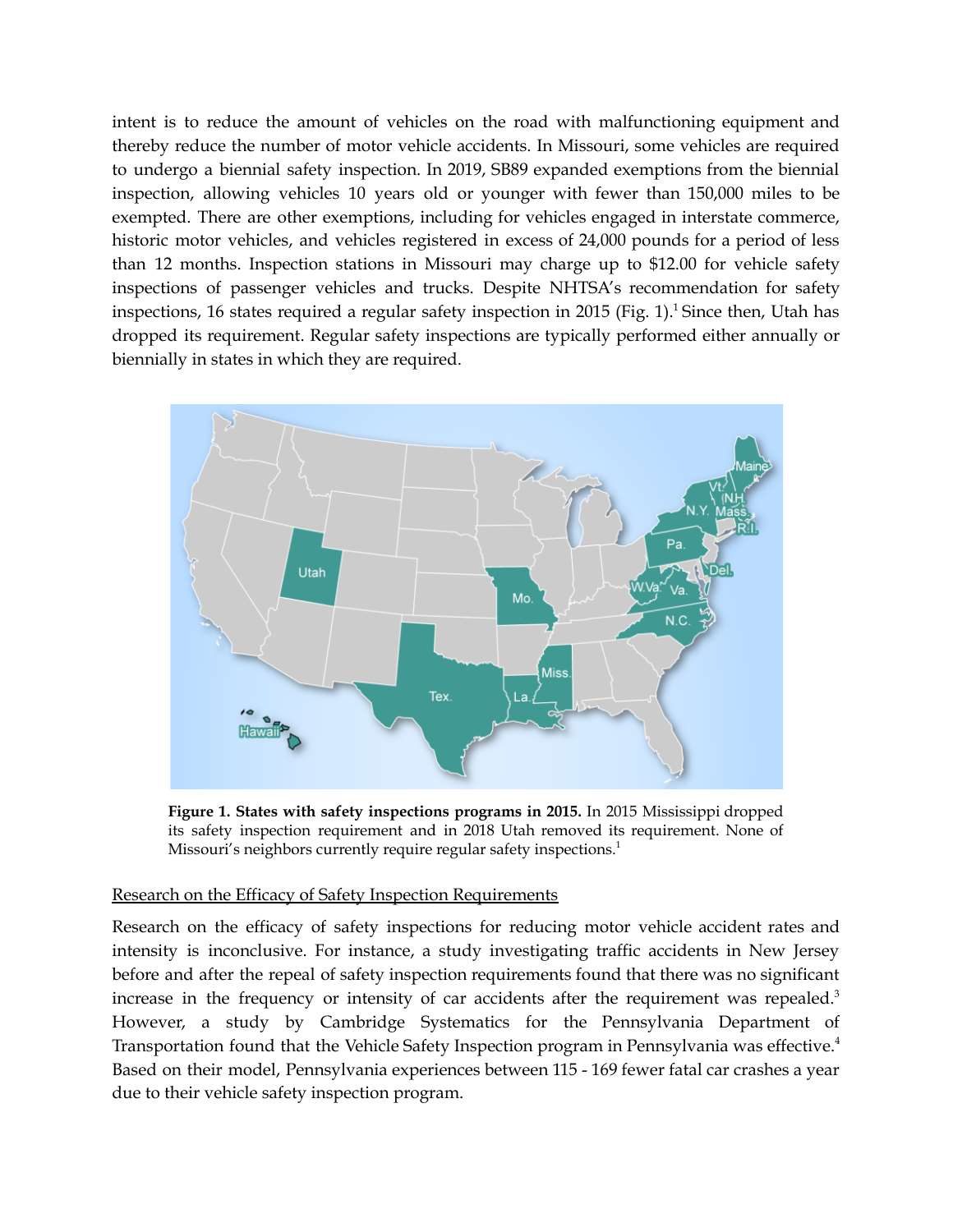The Government Accountability Office (GAO) investigated safety inspection efficacy, and because of factors that include differences in implementation and state traffic law enforcement between states, came to an inconclusive result in their 2015 report on safety inspections.<sup>1</sup>Safety inspection program officers interviewed by GAO cited difficulties in conducting oversight of safety inspection stations. Program officers also stated that it is not clear whether or how to inspect newer safety features such as tire pressure monitoring systems which are required by NHTSA. These issues may make safety inspections less effective than they otherwise would be.

The Fatality Analysis Reporting System (FARS) data is a federal database of fatal motor vehicle crashes. FARS data includes information about a vehicle's possible pre-existing defects that may have contributed to a crash. In 2019 about 2.1% of fatal crashes in the U.S. happened as a result of a possible pre-existing motor vehicle defect. NHTSA also collects complaints of vehicle safety issues from the public. A study in 2019 of the FARS data as well as vehicle safety complaints collected by NHTSA found that states with safety inspections have a smaller number of vehicle safety complaints. However, analysis of fatal crashes via the FARS data showed no evidence that safety inspections were related to a decrease in the rate of fatal crashes. <sup>5</sup> Taken altogether, the research on the efficacy of safety inspections in reducing motor vehicle accidents and injuries is inconclusive, but inspections may be related to a decrease in the number of safety complaints received by NHTSA.

#### **Motor Vehicle Sale: Inspection and Title Requirements**

When selling a motor vehicle in Missouri, sellers are required to provide a safety inspection certificate less than 60 days old to the buyer. <sup>2</sup> Most states do not have this requirement during the sale of a motor vehicle. In Kansas, a vehicle inspection is required if the title was issued in another state; in Iowa, a damage disclosure is required; in Pennsylvania and Hawaii, they require that the current safety certificate is valid; and in many of the remaining states, there is no requirement regarding safety inspections.

According to **RsMO [301.200](https://revisor.mo.gov/main/OneSection.aspx?section=301.200)** a certificate of ownership (title), proof that a dealer has applied for a certificate of ownership, or proof that a prior lien has been satisfied by the dealer is required for all motor vehicles in a dealer's possession. However, during the sale of a motor vehicle, a dealer may deliver a motor vehicle to a purchaser without a certificate of ownership at the same time, as long as there is a written agreement to pass and assign the certificate of ownership to the purchaser within thirty days after delivery, inclusive of weekends and holidays. The Missouri Department of Revenue requires a surety bond for sale without a certificate of ownership of \$100,000 to cover any potential issues associated with the sale of a motor vehicle without a title, such as an undisclosed lien or cases where a duplicate title has been issued. If a certificate of ownership is not transferred to the purchaser within thirty days, the sale is voidable by the purchaser.

A title is a requirement for the registration of most vehicles in the U.S. Some states, including Illinois, Arkansas, and Oklahoma, require a title to be transferred to the purchaser within 20-30 days of transferring the vehicle. For Illinois and Oklahoma, part of the stated reason for the